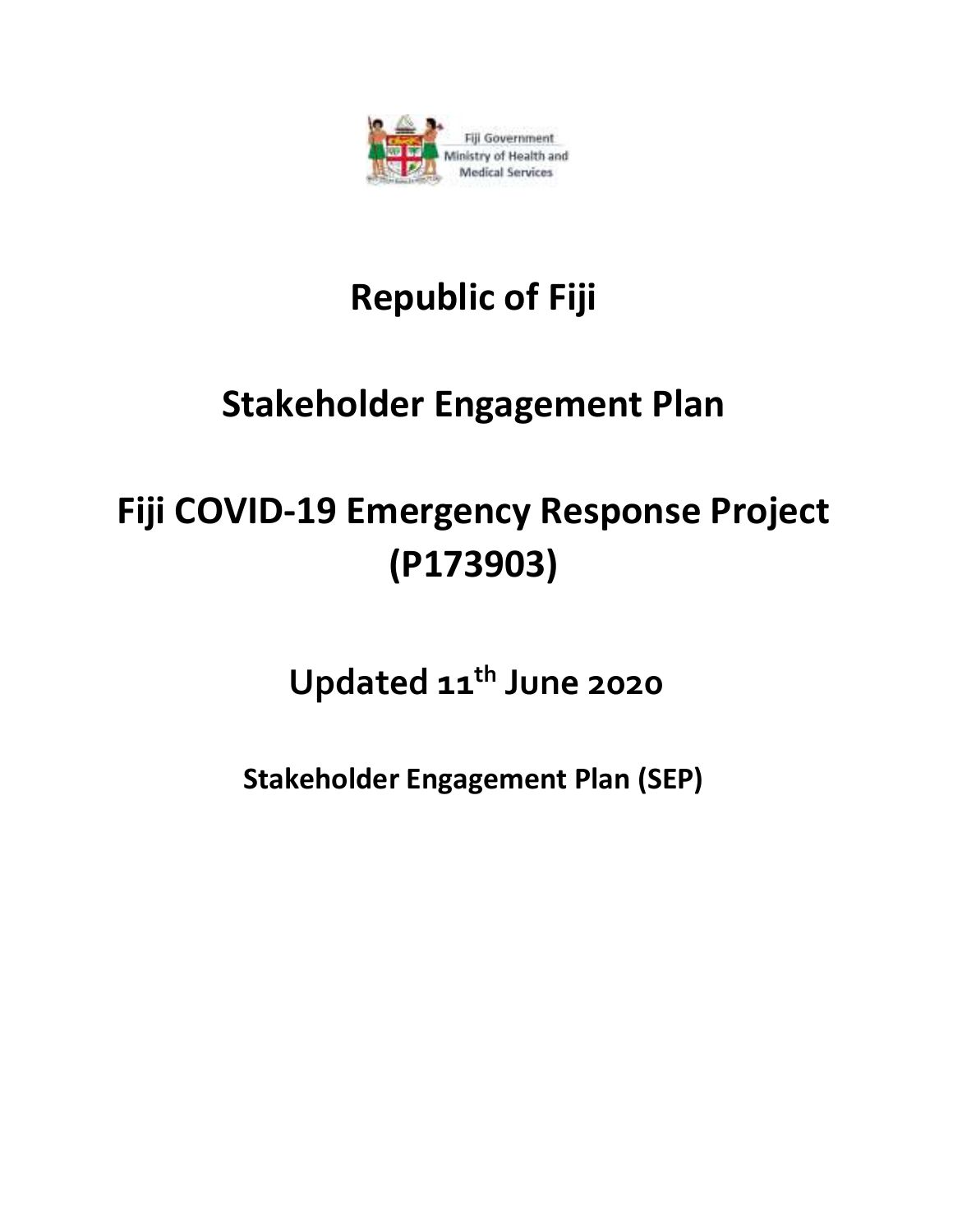### **Contents**

| 3.2. Summary of project stakeholder needs and methods, tools and techniques for stakeholder |
|---------------------------------------------------------------------------------------------|
|                                                                                             |
| 3.4                                                                                         |
| 3.5                                                                                         |
| 4. Resources and Responsibilities for implementing stakeholder engagement activities  11    |
|                                                                                             |
|                                                                                             |
|                                                                                             |
|                                                                                             |
|                                                                                             |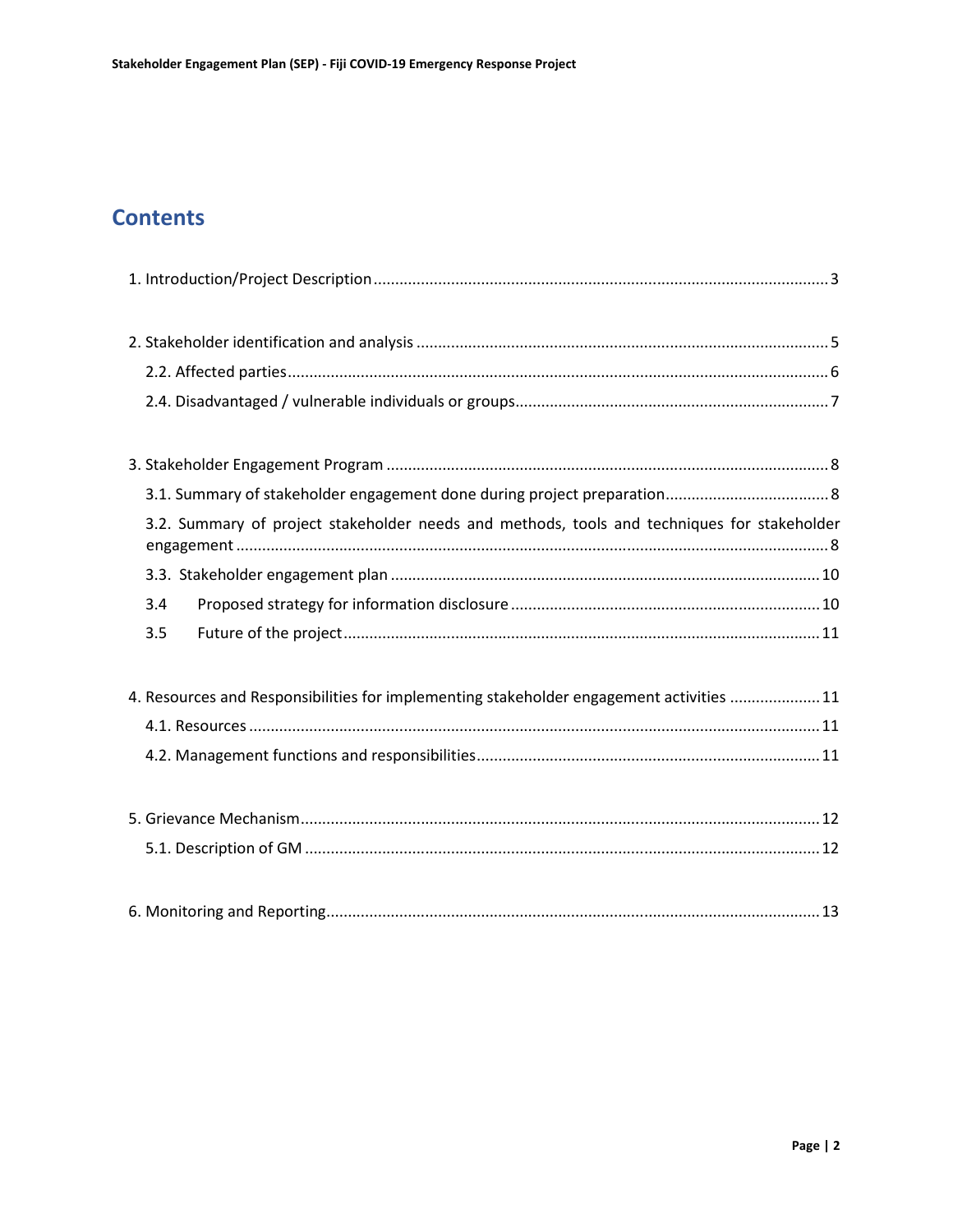#### **1. Introduction/Project Description**

- 1. An outbreak of the coronavirus disease (COVID-19) caused by the 2019 novel coronavirus (SARS-CoV-2) has been spreading rapidly across the world since December 2019, following the diagnosis of the initial cases in Wuhan, Hubei Province, China. Since the beginning of March 2020, the number of cases outside China has increased thirteenfold and the number of affected countries has tripled. On March 11, 2020, the World Health Organization (WHO) declared a global pandemic as the coronavirus rapidly spreads across the world. As of April 20, the outbreak has resulted in an estimated 2 314 621 cases and 157 847 deaths globally.
- 2. As of April 20, 2020, with 18 confirmed cases (no deaths), Fiji is one of the six Pacific Island countries (alongside French Polynesia, Guam, New Caledonia, Commonwealth of the Northern Mariana Islands and Papua New Guinea) with COVID-19 cases. The first case of COVID-19 in Fiji was registered on March 19 and by April 1, five (5) cases had been confirmed. The Government was quick to respond to the outbreak, and authorities have been proactive in their efforts to contain the spread of the virus in Fiji by imposing international travel restrictions and a broad set of measures including social distancing, closure of schools and non-essential businesses in affected areas (Lautoka and Suva), a nationwide curfew and a 14 day lockdown and restrictions on movement in Suva (between April 3 – April 17). In addition, Health Authorities continue to invest in contact tracing, with dedicated software for infectious disease epidemiological follow-up and containment and a contact tracing app, and reinforced detection measures by setting up a total of 32 fever clinics around the country.
- 3. In response to the global COVID-19 outbreak, the Government of Fiji (GoF) appointed a Coronavirus Taskforce in late January 2020 to oversee the Ministry of Health and Medical Services (MoHMs) response to the global COVID-19 outbreak. To further progress preparedness, a COVID-19 Incident Management Team (IMT) was formed on March 1 2020 and MoHMS developed a COVID-19 Preparedness and Response Plan in early March (before any cases were confirmed), costed at FJD 83.4 million for six months forecast (~ USD 36.7 million), to guide Fiji's health sector response. To support its national preparedness and response plan, an additional FJD 40 million (~USD 17.2 million) was provided by the Fiji Government to the health sector for procurement of medical equipment. In addition to the domestic support for activities related to COVID-19, Fiji is also receiving assistance from several development partners (DPs). These include the United Nations (UN – mainly WHO and UNICEF) who are providing personal protective equipment (PPE) along with other medical and laboratory supplies, tents for isolation, risk communication and community engagement support and a broad range of technical assistance (as is the Pacific community (SPC)). The Australian Department of Foreign Affairs and Trade (DFAT) is providing a broad range of ongoing technical assistance as well as funding (including PPE and medical equipment, isolation infrastructure and IT support for contact tracing), as is the New Zealand Ministry of Foreign Affairs and Trade. The World Bank FTCF investment support will fill critical gaps in the preparedness and response efforts and complement activities committed by other DPs.
- 4. The Project aims to strengthen the Government of Fiji's (GoF) immediate capacity to prevent, detect and respond to the threat posed by COVID-19 and strengthen national systems for public health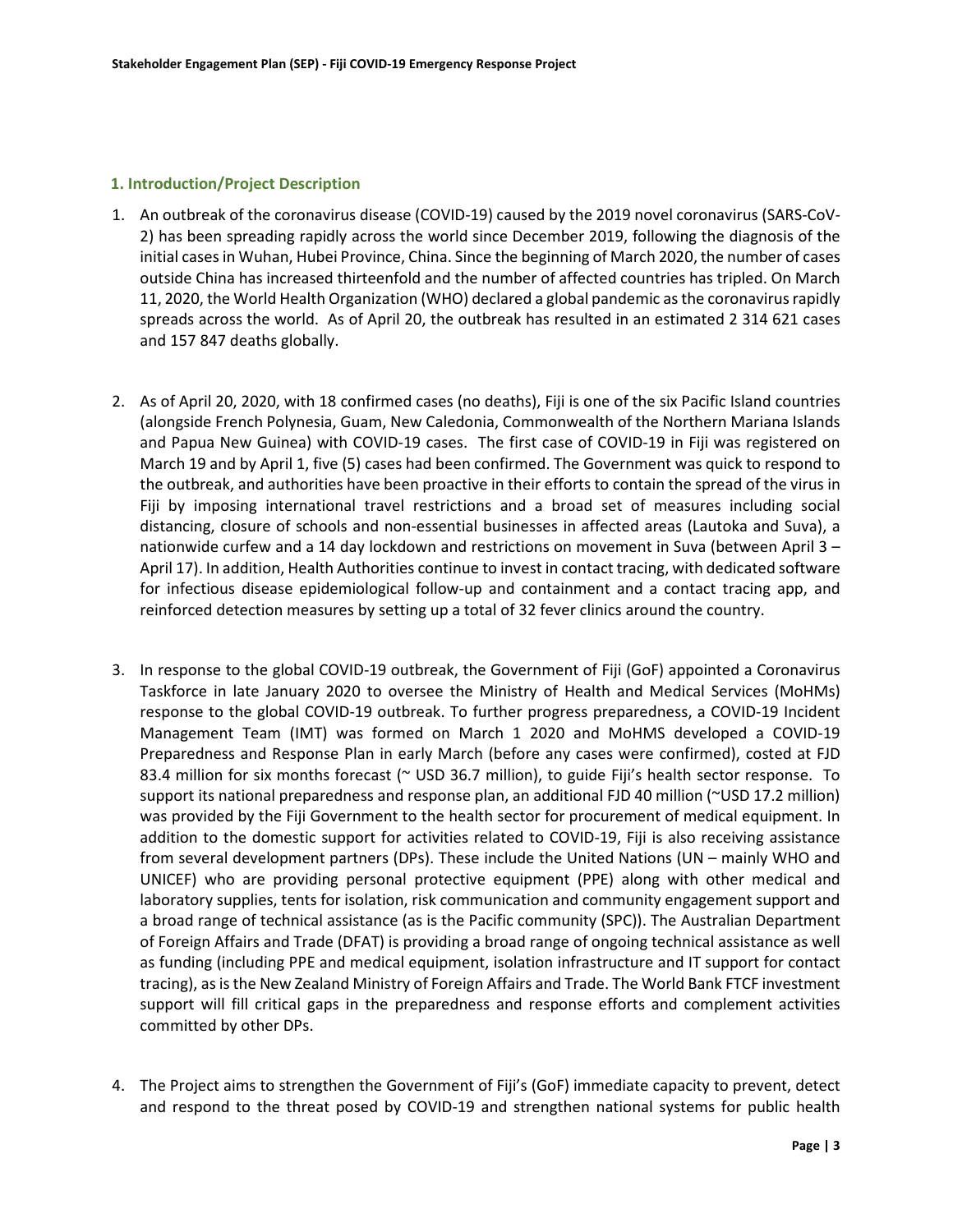preparedness in the Republic of Fiji. Project activities for this emergency operation will include the provision of goods and services and technical assistance investments with the following two components:

- Component 1: Emergency COVID-19 Response. The aim of this component is to strengthen Fiji's capacity to respond to COVID-19. This component will provide immediate support to implement prevention, preparedness, and emergency response activities for COVID-19. In summary, the Component will finance the procurement of laboratory equipment (biosafety cabinets, GeneXpert cartridges, analysers, and swabs), personal protective equipment (PPE), medical equipment (ICU beds and ventilators), communication activities, connectivity and expenses related to mobilisation of health workers and overtime costs for existing health workers to respond to a surge in demand for services. The component involves three subcomponents:
	- i. Sub-Component 1.1: Enhance case detection, confirmation and contact tracing;
	- ii. Sub-Component 1.2: Enhance service delivery; and
	- iii. Sub-Component 1.3: Communication, Preparedness and Response.
- Component 2: Health System Strengthening. This component will focus on medium-and longterm health care system strengthening focusing on three main priorities:
	- i. Enhancing health care waste management including procurement, installation of a medical waste incinerator to serve the central division hospitals, any incidental works associated with it, and technical assistance to support such activities;
	- ii. Training for health care workers on health care waste management; and
	- iii. Construction of a warehouse to supplement storage facilities at the Fiji Pharmaceutical and Biomedical Services (FPBS) center in Suva.
- Component 3: Project Implementation Management, Monitoring and Evaluation. This component will finance:
	- i. Recruitment of project management personnel and technical consultants;
	- ii. Operating expenses for project management, reporting and supervision;
	- iii. Support for procurement, financial management (FM), environmental and social safeguards; and
	- iv. Monitoring and evaluation.
- 5. The Fiji COVID-19 Emergency Response Project is being prepared under the World Bank's Environment and Social Framework (ESF). As per the Environmental and Social Standard ESS 10 Stakeholders Engagement and Information Disclosure, the implementing agencies should provide stakeholders with timely, relevant, understandable and accessible information, and consult with them in a culturally appropriate manner, which is free of manipulation, interference, coercion, discrimination and intimidation.
- 6. The overall objective of this SEP is to define a program for stakeholder engagement, including public information disclosure and consultation, throughout the entire project cycle. The SEP outlines the ways in which the project team will communicate with stakeholders and includes a mechanism by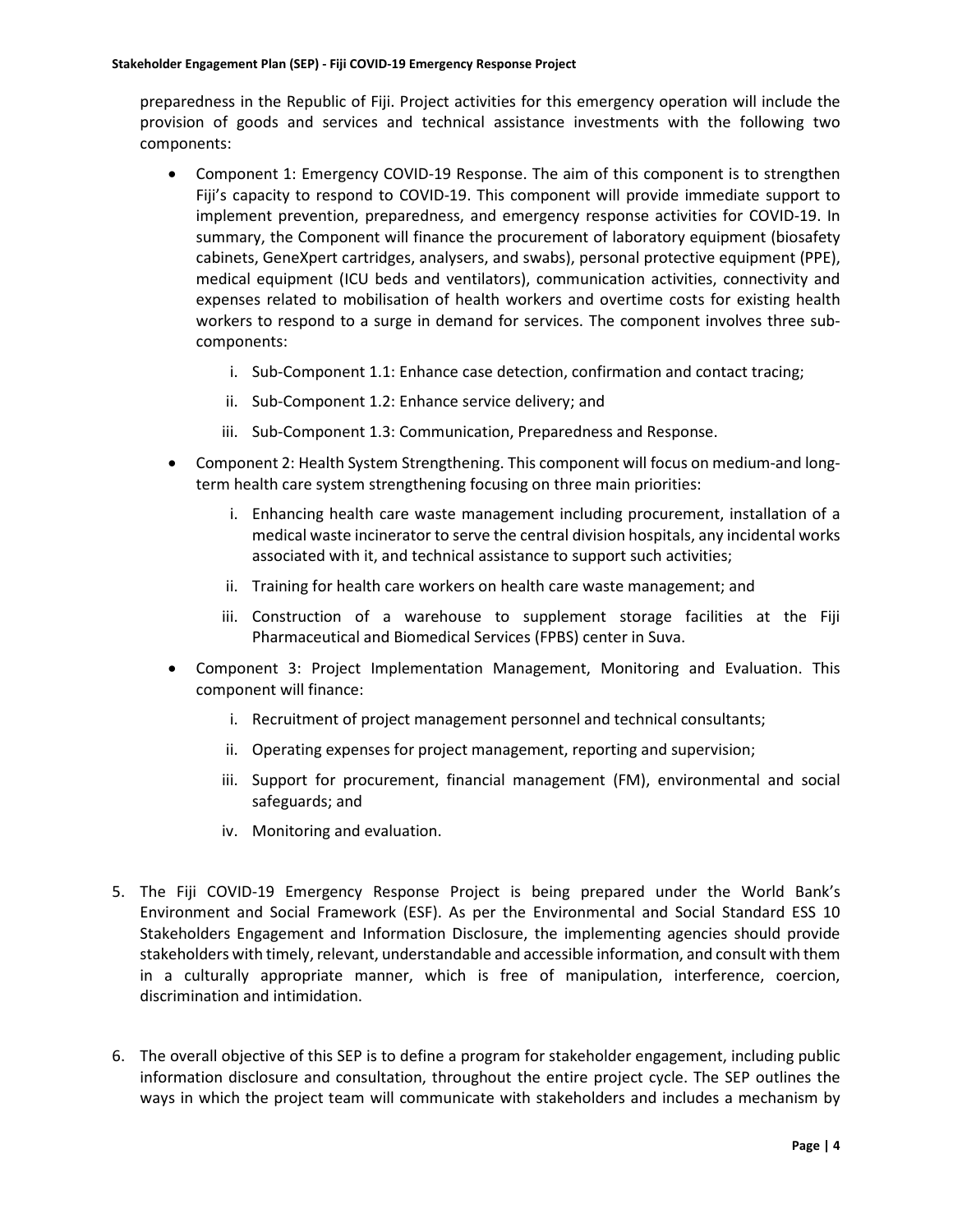which people can raise concerns, provide feedback, or make complaints about project and any activities related to the project. The involvement of the local population is essential to the success of the project to ensure smooth collaboration between project staff and local communities and to minimise and mitigate environmental and social risks related to the proposed project activities. In the context of infectious diseases, broad, culturally appropriate, and adapted awareness raising activities are particularly important to properly sensitise the communities to the risks related to infectious diseases.

#### **2. Stakeholder identification and analysis**

- 7. Project stakeholders are defined as individuals, groups or other entities who:
	- are impacted or likely to be impacted directly or indirectly, positively or adversely, by the Project (also known as 'affected parties'); and
	- may have an interest in the Project ('interested parties'). They include individuals or groups whose interests may be affected by the Project and who have the potential to influence the Project outcomes in any way.
- 8. Cooperation and negotiation with the stakeholders throughout the Project development often also require the identification of persons within the groups who act as legitimate representatives of their respective stakeholder group, i.e. the individuals who have been entrusted by their fellow group members with advocating the group's interests in the process of engagement with the Project. Community representatives may provide helpful insight into the local settings and act as main conduits for dissemination of the Project-related information and as a primary communication/liaison link between the Project and targeted communities and their established networks. Verification of stakeholder representatives (i.e. the process of confirming that they are legitimate and genuine advocates of the community they represent) remains an important task in establishing contact with the community stakeholders. Legitimacy of the community representatives can be verified by talking informally to a random sample of community members and heeding their views on who can be representing their interests in the most effective way.
- 9. In order to meet best practice approaches, the project will apply the following principles for stakeholder engagement:
	- Openness and life-cycle approach: public consultations for the project(s) will be arranged during the whole life-cycle, carried out in an open manner, free of external manipulation, interference, coercion or intimidation.
	- A strong project governance framework that reports on progress, quality and financial performance throughout the life of the project.
	- Informed participation and feedback: information will be provided to and widely distributed among all stakeholders in an appropriate format; opportunities are provided for communicating stakeholders' feedback, for analysing and addressing comments and concerns.
	- Inclusiveness and sensitivity: stakeholder identification are undertaken to support better communications and build effective relationships. The participation process for the projects is inclusive. All stakeholders are encouraged to be involved in the consultation process. Equal access to information is provided to all stakeholders. Sensitivity to stakeholders' needs is the key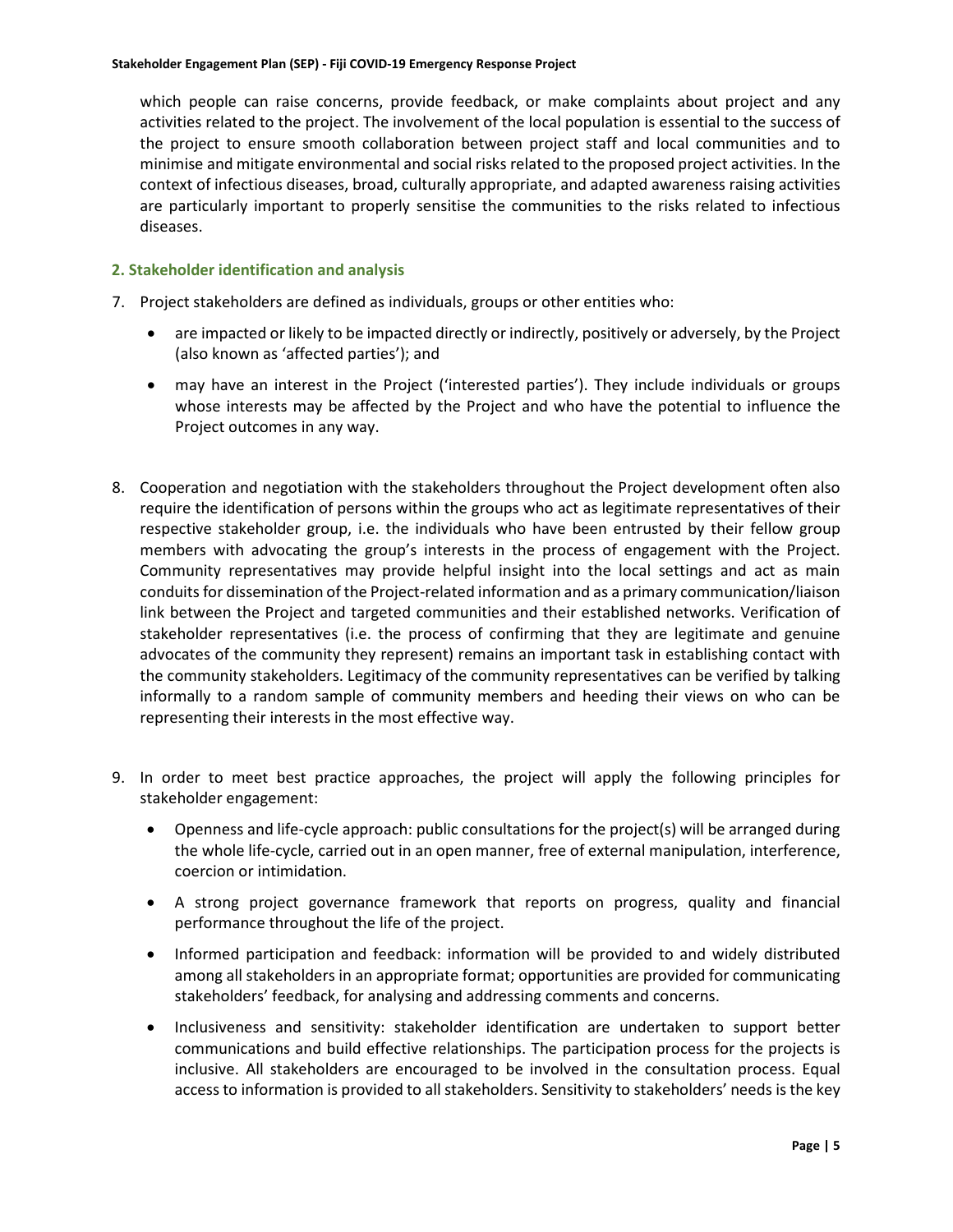principle underlying the selection of engagement methods. Special attention is given to vulnerable groups, in particular women, youth, elderly and the cultural sensitivities of diverse ethnic groups.

- 10. For the purposes of effective and tailored engagement, stakeholders of the proposed project(s) can be divided into the following core categories:
	- **Affected Parties** persons, groups and other entities within the Project Area of Influence (PAI) that are directly influenced (actually or potentially) by the project and/or have been identified as most susceptible to change associated with the project, and who need to be closely engaged in identifying impacts and their significance, as well as in decision-making on mitigation and management measures;
	- **Other Interested Parties** individuals/groups/entities that may not experience direct impacts from the Project but who consider or perceive their interests as being affected by the project and/or who could affect the project and the process of its implementation in some way; and
	- **Vulnerable Groups** persons who may be disproportionately impacted or further disadvantaged by the project(s) as compared with any other groups due to their vulnerable status<sup>1</sup>, and that may require special engagement efforts to ensure their equal representation in the consultation and decision-making process associated with the project.

#### **2.2. Affected parties**

- 11. Affected Parties include local communities, community members and other parties that may be subject to direct impacts from the Project. Specifically, the following individuals and groups fall within this category:
	- COVID-19 infected people,
	- Communities (*i.e. religions, race, gender*) of COVID-19 infected people,
	- Family members of COVID-19 infected people,
	- Neighboring communities to laboratories, heath facilities and screening posts,
	- Workers at construction sites of laboratories, health facilities and screening posts, including Health Workers and officials,
	- People with COVID-19 risks (travelers, inhabitants of areas where cases have been identified, etc.),
	- Municipal waste collection and disposal workers,
	- Communities with limited access to water including those impacted by natural disaster,
	- People living in high-density communities such as informal settlements, and
	- Government ministries and departments
	- Other public authorities.

<sup>1</sup> Vulnerable status may stem from an individual's or group's race, national, ethnic or social origin, color, gender, language, religion, political or other opinion, property, age, culture, literacy, sickness, physical or mental disability, poverty or economic disadvantage, and dependence on unique natural resources.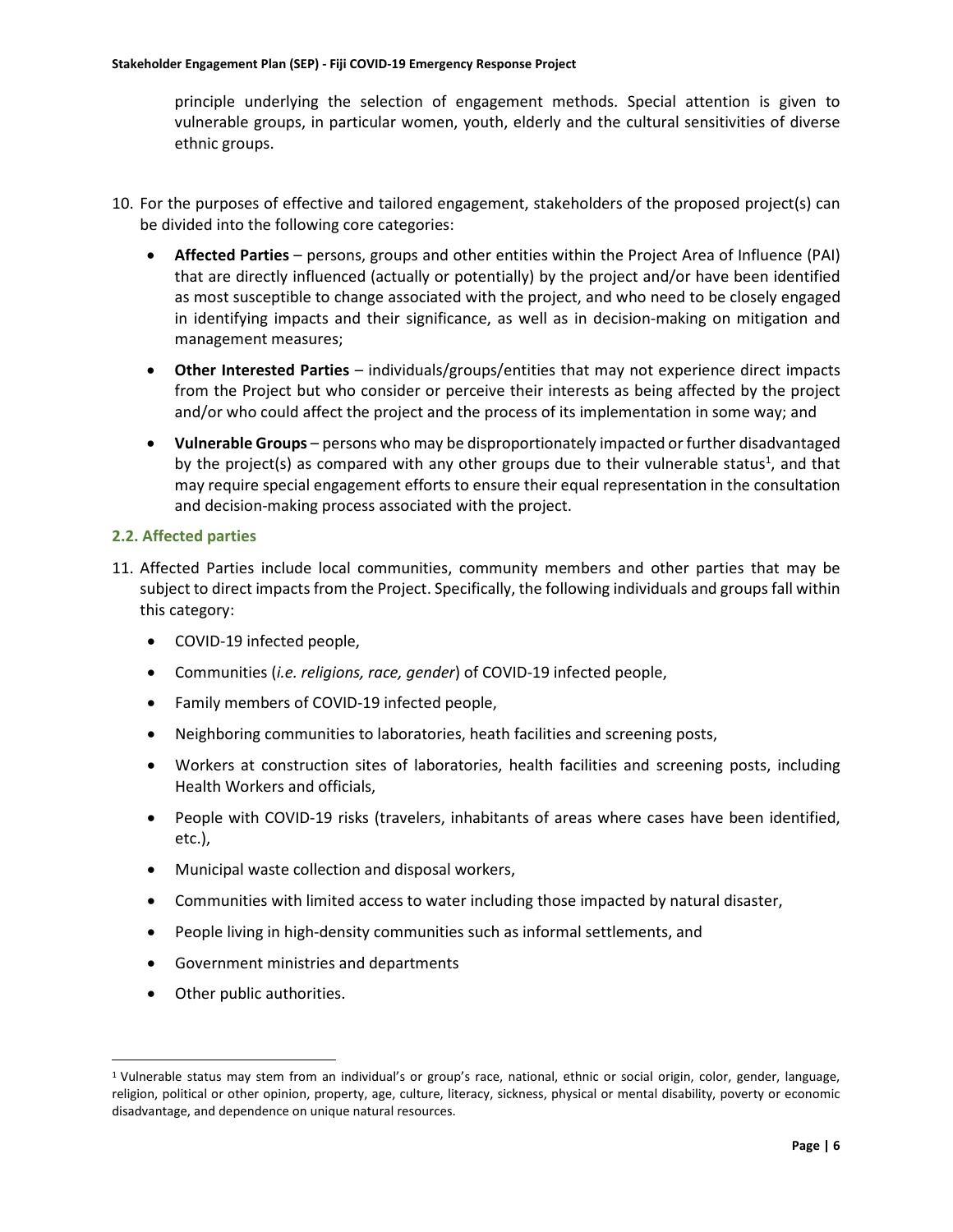#### **2.3. Other interested parties**

- 12. The project stakeholders also include parties other than the directly affected communities, including:
	- General public,
	- Traditional media,
	- Participants of social media,
	- Politicians,
	- Community leaders, including spiritual and faith-based organisations, youth organisations and sporting groups,
	- Business sector, including business associations and groups.
	- Other national and international health organisations, and
	- Other International non-governmental organisations (NGOs).

#### **2.4. Disadvantaged / vulnerable individuals or groups**

- 13. It is particularly important to understand whether project impacts may disproportionately fall on disadvantaged or vulnerable individuals or groups. Disadvantaged or vulnerable groups often do not have a voice to express their concerns or understand the impacts of a project. Therefore, the project will ensure that awareness raising and stakeholder engagement with disadvantaged or vulnerable individuals or groups (on infectious diseases and medical treatments in particular), be adapted to account for such groups or individual's particular sensitivities, concerns and cultural sensitivities and to ensure a full understanding of project activities and benefits. The vulnerability may stem from person's origin, gender, age, health condition, economic deficiency and financial insecurity, disadvantaged status in the community (e.g. minorities or fringe groups), dependence on other individuals or natural resources, etc. Engagement with the vulnerable groups and individuals often requires the application of specific measures and assistance aimed at the facilitation of their participation in the project-related decision making so that their awareness of and input to the overall process are commensurate to those of the other stakeholders.
- 14. Within the Project, the vulnerable or disadvantaged groups may include, and are not limited to, the following:
	- Elderly,
	- Illiterate people,
	- Vulnerable groups working in informal economy,
	- People with disabilities,
	- Female-headed households,
	- People cut off from basic services, including water supply, as a result of cyclones / natural disasters, and
	- Informal high density squatter communities.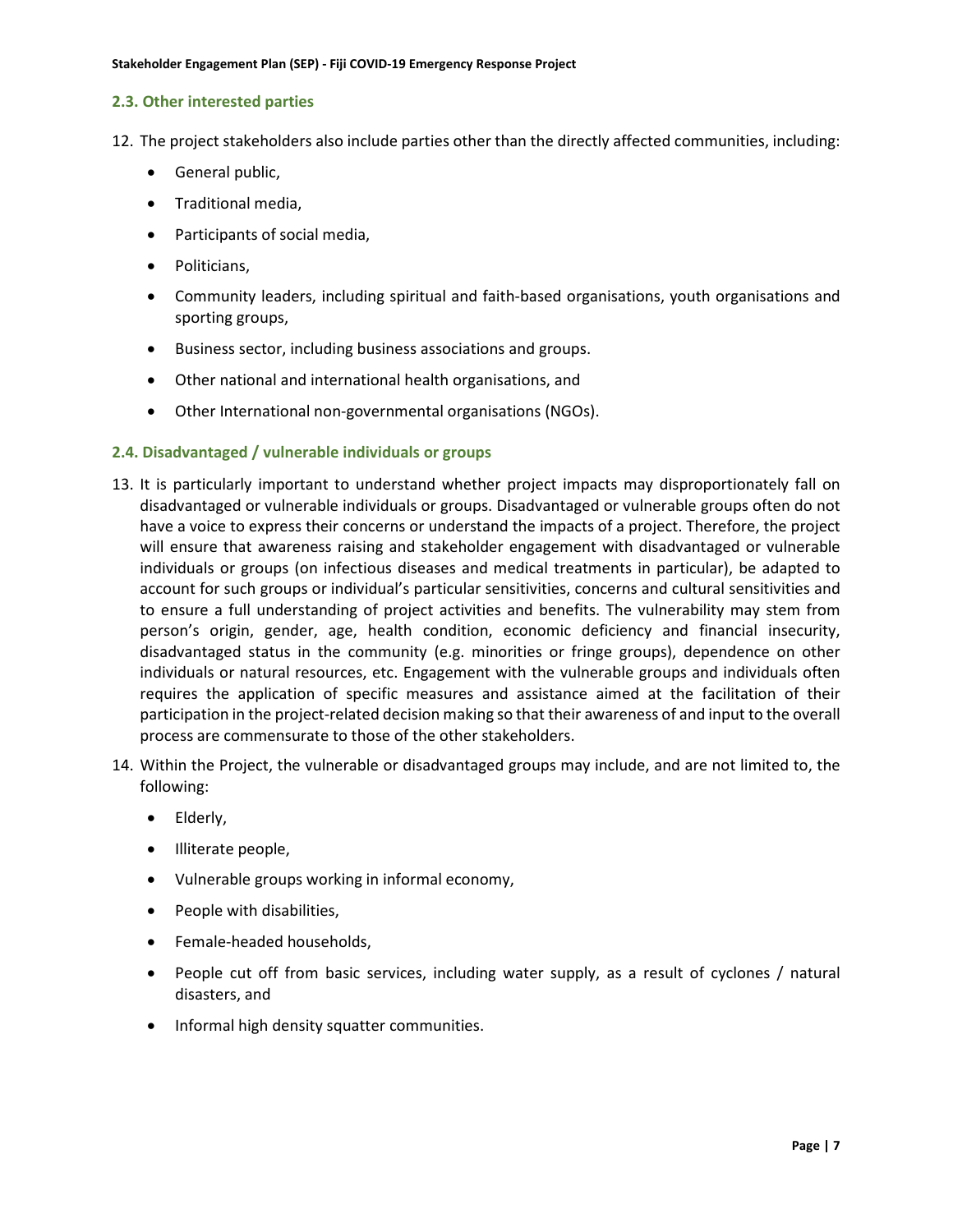15. Vulnerable groups within the communities affected by the Project will be further confirmed and consulted during the update of the SEP. Description of the methods of engagement that will be undertaken by the project is provided in the following sections.

#### **3. Stakeholder Engagement Program**

#### **3.1. Summary of stakeholder engagement done during project preparation**

16. The speed and urgency with which this project has been developed to meet the growing threat of COVID-19 in the country (combined with recently-announced government restrictions on gatherings of people) has limited the project's ability to develop a complete SEP before this project is approved by the World Bank. This initial SEP was developed and disclosed prior to project appraisal, as the starting point of an iterative process to develop a more comprehensive stakeholder engagement strategy and plan. It will be updated periodically as necessary, with more detail provided in the first update planned after project approval.

#### **3.2. Summary of project stakeholder needs and methods, tools and techniques for stakeholder engagement**

- 17. In accordance with World Health Organization (WHO) global principles for risk communications, the MoHMs aims to apply the following principles in preparing for, and responding to, a health emergency, in order to lessen or reduce the impact of the event on affected communities:
	- Build trust between the public, other stakeholders and the MoHMs: A relationship of trust will mean that the public will act upon and believe health advice communicated to them during a health emergency.
	- Announce early: Announcing and proactively providing information early about a health risk is critical in alerting the affected population and minimising impact. Failure to announce early will damage the relationship of trust and can intensify the risk.
	- Be transparent by proactively providing timely, complete information of a real or potential risk and its management.
	- Actively listen and engage with the community during an outbreak or health emergency to ensure that information is being correctly interpreted and concerns are responded to quickly. Listening also ensures that the emergency response is appropriate to the community's need and context.
- 18. This strategy and its accompanying communications products will be utilised to quickly and effectively implement a communications and community engagement response to combat COVID-19 risks. This strategy adheres to the principles described above and takes a multi-hazard, multi-sector approach to communication activities. The following table outlines the overarching aim of the stakeholder engagement approaches, indicators for measuring stakeholder engagement and potential data sources.

| <b>Summary Indicator Table</b> |                                                        |                    |  |  |
|--------------------------------|--------------------------------------------------------|--------------------|--|--|
| <b>Results</b>                 | Indicator                                              | <b>Data Source</b> |  |  |
| <b>Outcome</b>                 |                                                        |                    |  |  |
| Increased adoption of key      | Proportion of people reporting that they practice risk | KAP baseline and   |  |  |
| COVID-19 preparedness and      | reduction behaviors regularly (social distancing,      | endline survey /   |  |  |
| preventive behaviors among     | sneezing into elbow, washing hand regularly, not       | incidence data     |  |  |
| individuals and communities    | touching face and eyes)                                |                    |  |  |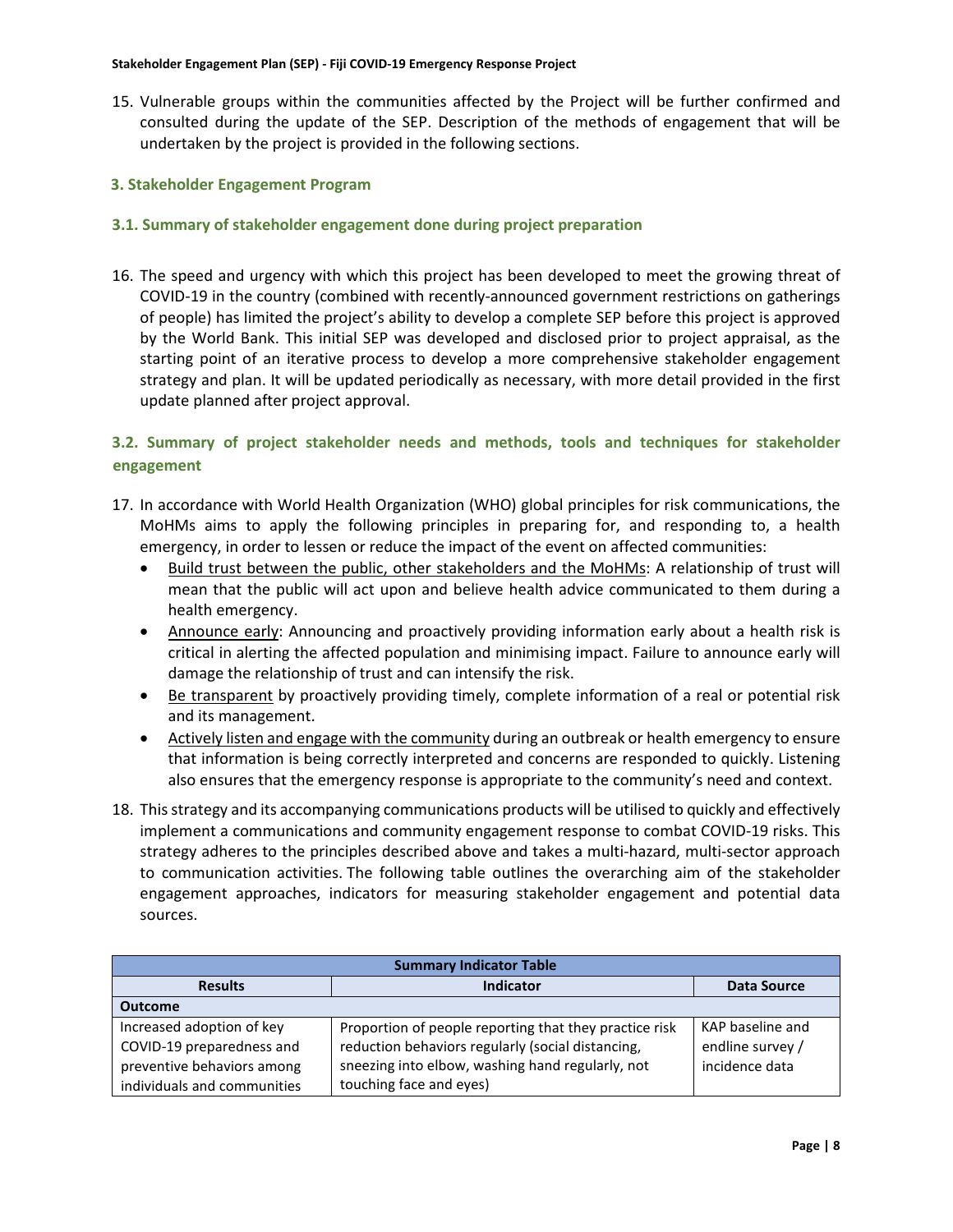| geared toward slowing further<br>transmission                                                                                                                                                                                                                                                                                                        |                                                                                                                                                                                                                                                                                                                                                                                                                                                                                                                                                                                                                                                                    |                                                                                                                                           |
|------------------------------------------------------------------------------------------------------------------------------------------------------------------------------------------------------------------------------------------------------------------------------------------------------------------------------------------------------|--------------------------------------------------------------------------------------------------------------------------------------------------------------------------------------------------------------------------------------------------------------------------------------------------------------------------------------------------------------------------------------------------------------------------------------------------------------------------------------------------------------------------------------------------------------------------------------------------------------------------------------------------------------------|-------------------------------------------------------------------------------------------------------------------------------------------|
| <b>Outputs</b>                                                                                                                                                                                                                                                                                                                                       |                                                                                                                                                                                                                                                                                                                                                                                                                                                                                                                                                                                                                                                                    |                                                                                                                                           |
| Communications strategy is<br>developed, and<br>communications team<br>established                                                                                                                                                                                                                                                                   | <b>Approved Communications Strategy</b>                                                                                                                                                                                                                                                                                                                                                                                                                                                                                                                                                                                                                            | Strategy                                                                                                                                  |
| Regular general public<br>information sharing:<br>Targeting four key areas for risk<br>reduction; 1/sneezing coughing<br>into elbow, 2/ handwashing, 3/<br>not touching face and 4/ social<br>distancing<br>Regular general public<br>information sharing;<br>promoting recognition of signs<br>of COVID-19 symptoms and<br>health seeking behaviour | Proportion of people surveyed who can mention some<br>or all of the ways in which COVID19 is transmitted<br>Proportion of people surveyed who can identify the<br>symptoms of COVID19<br>Proportion of people who can recall hearing / seeing a<br>MoHMs/partner sponsored COVID19 message<br>Number of communications products developed to<br>raise awareness around COVID19 (disaggregated by<br>message i.e. risk reduction, recognising symptoms,<br>health seeking behavior, type of channel, language)<br>Number of personnel/volunteers trained in<br>community awareness for COVID19 related<br>Number of (message compliant) newspaper<br>advertisements | KAP baseline and<br>endline survey /<br>incidence data                                                                                    |
| Public are well informed of<br>government responses, services<br>and status of pandemic and<br>government efforts for<br>emergency preparedness and<br>response                                                                                                                                                                                      | Number of media releases/media conferences -<br>published statements (speeches)                                                                                                                                                                                                                                                                                                                                                                                                                                                                                                                                                                                    | Activities tracking<br>sheet/MoHMs<br>Website/Fever<br>Clinic updates<br>(posted),<br>community isolation<br>facility updates<br>(posted) |
| Trained call center agents - for<br>24- hour COVID-19 information<br>and referral hotline                                                                                                                                                                                                                                                            | Number of call answered (minus hang ups) between<br>launch date and end of service (min 3 months)                                                                                                                                                                                                                                                                                                                                                                                                                                                                                                                                                                  | Weekly hotline data<br>analysis submitted<br>to GM and PS<br>Health                                                                       |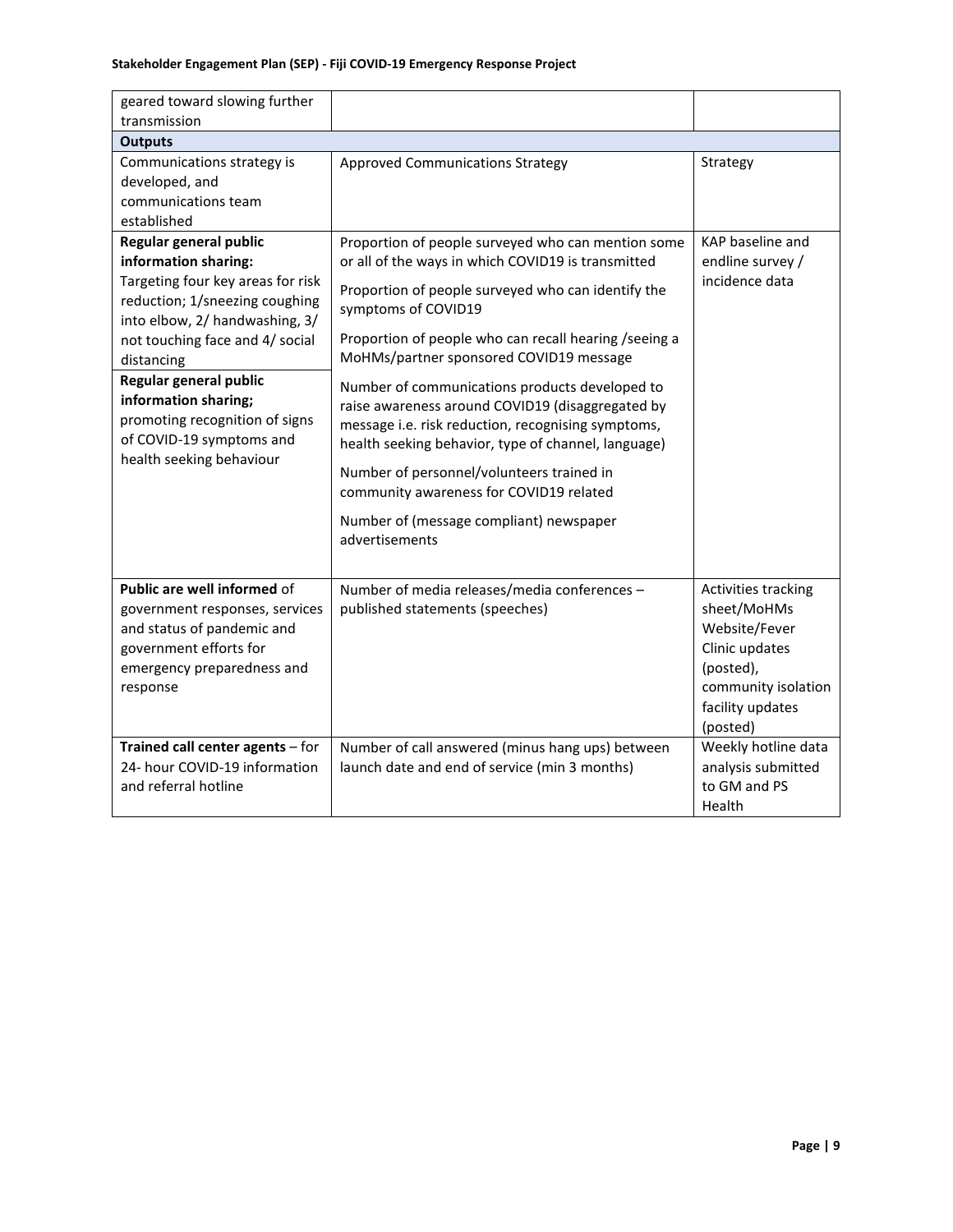#### **3.3. Stakeholder engagement plan**

| Implement national risk-communication and community engagement plan for COVID-19, including details of anticipated public<br>health measures (use the existing procedures for pandemic influenza if available)<br>Conduct rapid behaviour assessment to understand key target audience, perceptions, concerns, influencers and preferred<br>communication channels<br>Prepare local messages and pre-test through a participatory process, specifically targeting key stakeholders and at-risk groups<br>Identify trusted community groups (local influencers such as community leaders, religious leaders, health workers, community<br>volunteers) and local networks (women's groups, youth groups, business groups, traditional healers, etc.)<br>Establish and utilize clearance processes for timely dissemination of messages and materials in local languages and adopt relevant<br>communication channels<br>Engage with existing public health and community-based networks, media, local NGOs, schools, local governments and other<br>sectors such as healthcare service providers, education sector, business, travel and food/agriculture sectors using a consistent<br>mechanism of communication.<br>Utilize two-way 'channels' for community and public information sharing such as hotlines (text and talk), responsive social media such<br>as U-Report where available, and radio shows, with systems to detect and rapidly respond to and counter misinformation<br>Establish large scale community engagement for social and behaviour change approaches to ensure preventive community and<br>individual health and hygiene practices in line with the national public health containment recommendations<br>Systematically establish community information and feedback mechanisms including through: social media monitoring; community<br>perceptions, knowledge, attitude and practice surveys; and direct dialogues and consultations | <b>Step</b> | <b>Actions to be taken</b> |
|-------------------------------------------------------------------------------------------------------------------------------------------------------------------------------------------------------------------------------------------------------------------------------------------------------------------------------------------------------------------------------------------------------------------------------------------------------------------------------------------------------------------------------------------------------------------------------------------------------------------------------------------------------------------------------------------------------------------------------------------------------------------------------------------------------------------------------------------------------------------------------------------------------------------------------------------------------------------------------------------------------------------------------------------------------------------------------------------------------------------------------------------------------------------------------------------------------------------------------------------------------------------------------------------------------------------------------------------------------------------------------------------------------------------------------------------------------------------------------------------------------------------------------------------------------------------------------------------------------------------------------------------------------------------------------------------------------------------------------------------------------------------------------------------------------------------------------------------------------------------------------------------------------------------------------------------------------------------|-------------|----------------------------|
|                                                                                                                                                                                                                                                                                                                                                                                                                                                                                                                                                                                                                                                                                                                                                                                                                                                                                                                                                                                                                                                                                                                                                                                                                                                                                                                                                                                                                                                                                                                                                                                                                                                                                                                                                                                                                                                                                                                                                                   |             |                            |
|                                                                                                                                                                                                                                                                                                                                                                                                                                                                                                                                                                                                                                                                                                                                                                                                                                                                                                                                                                                                                                                                                                                                                                                                                                                                                                                                                                                                                                                                                                                                                                                                                                                                                                                                                                                                                                                                                                                                                                   |             |                            |
|                                                                                                                                                                                                                                                                                                                                                                                                                                                                                                                                                                                                                                                                                                                                                                                                                                                                                                                                                                                                                                                                                                                                                                                                                                                                                                                                                                                                                                                                                                                                                                                                                                                                                                                                                                                                                                                                                                                                                                   |             |                            |
|                                                                                                                                                                                                                                                                                                                                                                                                                                                                                                                                                                                                                                                                                                                                                                                                                                                                                                                                                                                                                                                                                                                                                                                                                                                                                                                                                                                                                                                                                                                                                                                                                                                                                                                                                                                                                                                                                                                                                                   |             |                            |
|                                                                                                                                                                                                                                                                                                                                                                                                                                                                                                                                                                                                                                                                                                                                                                                                                                                                                                                                                                                                                                                                                                                                                                                                                                                                                                                                                                                                                                                                                                                                                                                                                                                                                                                                                                                                                                                                                                                                                                   |             |                            |
|                                                                                                                                                                                                                                                                                                                                                                                                                                                                                                                                                                                                                                                                                                                                                                                                                                                                                                                                                                                                                                                                                                                                                                                                                                                                                                                                                                                                                                                                                                                                                                                                                                                                                                                                                                                                                                                                                                                                                                   |             |                            |
|                                                                                                                                                                                                                                                                                                                                                                                                                                                                                                                                                                                                                                                                                                                                                                                                                                                                                                                                                                                                                                                                                                                                                                                                                                                                                                                                                                                                                                                                                                                                                                                                                                                                                                                                                                                                                                                                                                                                                                   |             |                            |
|                                                                                                                                                                                                                                                                                                                                                                                                                                                                                                                                                                                                                                                                                                                                                                                                                                                                                                                                                                                                                                                                                                                                                                                                                                                                                                                                                                                                                                                                                                                                                                                                                                                                                                                                                                                                                                                                                                                                                                   |             |                            |
|                                                                                                                                                                                                                                                                                                                                                                                                                                                                                                                                                                                                                                                                                                                                                                                                                                                                                                                                                                                                                                                                                                                                                                                                                                                                                                                                                                                                                                                                                                                                                                                                                                                                                                                                                                                                                                                                                                                                                                   |             |                            |
| Ensure changes to community engagement approaches are based on evidence and needs, and ensure all engagement is culturally<br>appropriate and empathetic.                                                                                                                                                                                                                                                                                                                                                                                                                                                                                                                                                                                                                                                                                                                                                                                                                                                                                                                                                                                                                                                                                                                                                                                                                                                                                                                                                                                                                                                                                                                                                                                                                                                                                                                                                                                                         |             |                            |
| Document lessons learned to inform future preparedness and response activities                                                                                                                                                                                                                                                                                                                                                                                                                                                                                                                                                                                                                                                                                                                                                                                                                                                                                                                                                                                                                                                                                                                                                                                                                                                                                                                                                                                                                                                                                                                                                                                                                                                                                                                                                                                                                                                                                    |             |                            |

19. This draft SEP will be updated to outline how the above points will be implemented for the different areas to be funded by the Project. Consultations will be done on final version of the Environmental and Social Management Framework (ESMF) and Environmental and Social Management Plans (ESMPs) when needed.

#### **3.4 Proposed strategy for information disclosure**

- 20. In terms of methodology, it will be important that the different activities are inclusive and culturally sensitive, thereby ensuring that the vulnerable groups outlined above will have the chance to participate in the Project benefits. This can include household-outreach and focus-group discussions in addition to village consultations, the usage of different languages, the use of verbal communication or pictures instead of text etc.
- 21. As public gatherings are currently not allowed by the GoF, the following communications mediums are anticipated to be used for project information dissemination and Component 1. The MoHMs is already using the following platforms to disseminate information about COVID-19:

| <b>Communication Medium</b>  | <b>Type</b>                    |
|------------------------------|--------------------------------|
| Electronic and digital media | Government websites /animation |
|                              | MHMS Facebook page             |
|                              | <b>MHMS Twitter</b>            |
|                              | TV                             |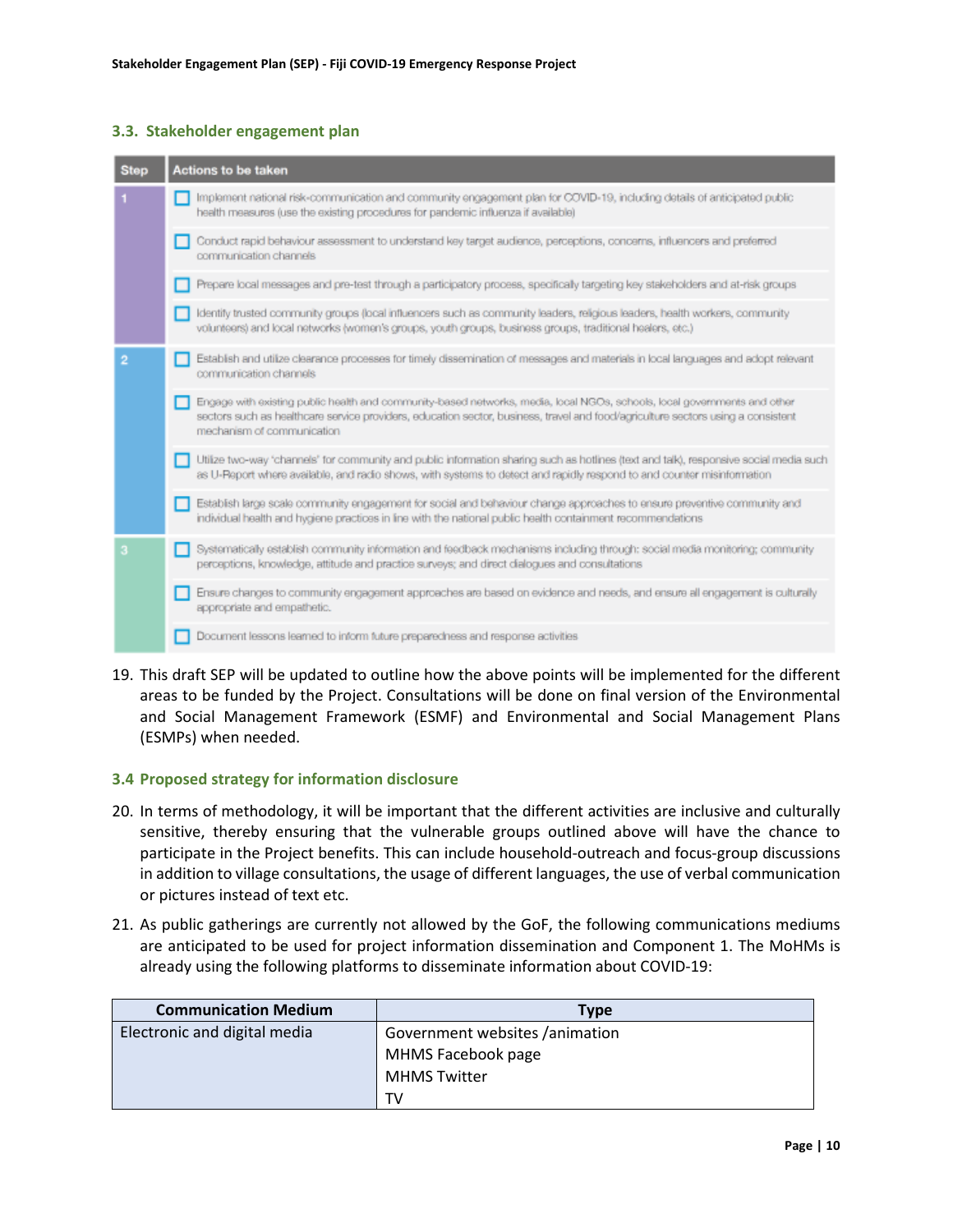|                             | Radio                                                       |
|-----------------------------|-------------------------------------------------------------|
|                             | <b>LED</b> screens                                          |
| Print media                 | Newspaper                                                   |
|                             | Posters                                                     |
|                             | <b>Flyers</b>                                               |
|                             | <b>Billboards</b>                                           |
| Interpersonal communication | Community outreach                                          |
|                             | Faith based platforms e.g. live streamed religious services |
| Other                       | SMS - Text blasts                                           |
|                             | National COVID-19 Toll Free Hotline (158) call agents and   |
|                             | pre-recorded messages                                       |

22. The ESMF, potential ESMPs and SEP will be disclosed prior to formal consultations.

#### **3.5 Future of the project**

23. Stakeholders will be kept informed as the project develops, including reporting on project environmental and social performance and implementation of the SEP and the grievance mechanism. This will be important for the wider public, but equally and even more so for suspected and/or identified COVID19 cases as well as their family members.

#### **4. Resources and Responsibilities for implementing stakeholder engagement activities**

#### **4.1. Resources**

- 24. The MoHMs will be the Leading Agency responsible for implementation of the project, including overall coordination, results monitoring and communicating with the World Bank on the implementation of the project. In addition, the Department of Information Technology and Computing Services will be responsible for the portion of Component 2 associated with improving internet connectivity. Procurement for PPE and the incinerator will be completed through the United Nations (UN) and test kits through UNICEF. Both agencies are familiar with the World Bank Environmental and Social Framework and associated standards. MoHMS has a dedicated communications unit that disseminate health information, including on the Covid19 response.
- 25. The specific budget for the implementation of the SEP and Sub-Component 1.3: Communication Preparedness activities will be identified.

#### **4.2. Management functions and responsibilities**

26. MoHMS will be responsible for carrying out stakeholder engagement activities, while working closely together with other entities, such as local government units, media outlets, health workers, UN agencies etc. The Project will have a Project Manager responsible for overseeing and supporting project implementation and coordinate between ministries. The Project Manager will be supported by an International Environmental, Social and Health and Safety Specialist (part-time), and Local Environmental, Social and Health and Safety and Community Engagement (ESHS-CE) Specialist (parttime). The ESHS-CE specialist will be responsible for documenting and reporting on the stakeholder engagement activities in quarterly progress reports. These reports will be shared with the World Bank. Both Specialists will be recruited no later than 30 days after project effective date.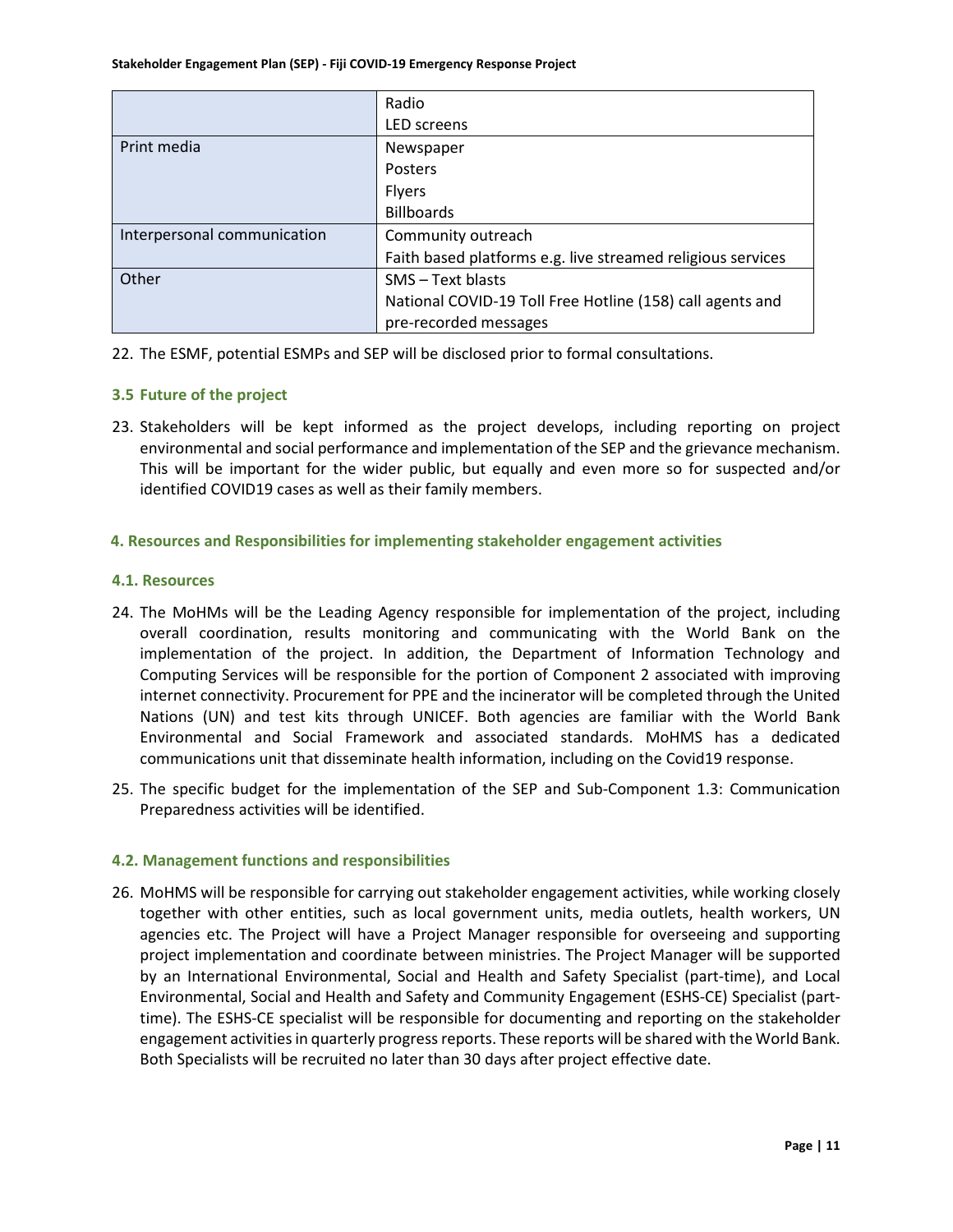#### **5. Grievance Mechanism**

- 27. The main objective of a Grievance Mechanism (GM) is to assist to resolve complaints and grievances in a timely, effective and efficient manner that satisfies all parties involved. Specifically, it provides a transparent and credible process for fair, effective and lasting outcomes. It also builds trust and cooperation as an integral component of broader community consultation that facilitates corrective actions. Specifically, the GM:
	- Provides affected people with avenues for making a complaint or resolving any dispute that may arise during the course of the implementation of projects;
	- Ensures that appropriate and mutually acceptable redress actions are identified and implemented to the satisfaction of complainants; and
	- Avoids the need to resort to judicial proceedings.

#### **5.1. Description of GM**

28. The Project will use the MoHMs established complaints and feedback system to receive, resolve and document all project related grievances. The established grievance mechanism is linked to all MoHMs activities, and is widely publicised through the Ministry website (http://www.health.gov.fj/contactus/) and Facebook (https://www.facebook.com/MoHFiji/). MoHMs is a large government organisation with thousands of employees throughout Fiji. Grievances will be initially registered directly with health service providers at health centers and hospitals and escalated within the MoHMs as indicated in the below flowchart:



*Source: Ministry of Health and Medical Services Website (http://www.health.gov.fj/contact-us/* 

- 29. The overall GM will be managed by MoHMs staff in collaboration with the ESHS-CE Specialist. The ESHS-CE Specialist will work closely with the MoHMs Human Resources unit who are responsible for managing the complaints and feedback system.
- 30. The GM will include the following steps:
	- Step 1: Grievance discussed with the respective health facility/treatment centers
	- Step 2: Grievance raised with the respective Medical Officer, Senior Health Sister or Sister in Charge and escalated (as required) as per the above flowchart.
	- Step 3: Grievance recorded by HR in the MoHMs complains and feedback system and shared with the Project the ESHS-CE Specialist.
	- Once all possible redress has been proposed and if the complainant is still not satisfied then they should be advised of their right to legal recourse.
- 27. In the instance of the COVID 19 emergency, existing grievance procedures should be used to encourage reporting of co-workers if they show outward symptoms, such as ongoing and severe